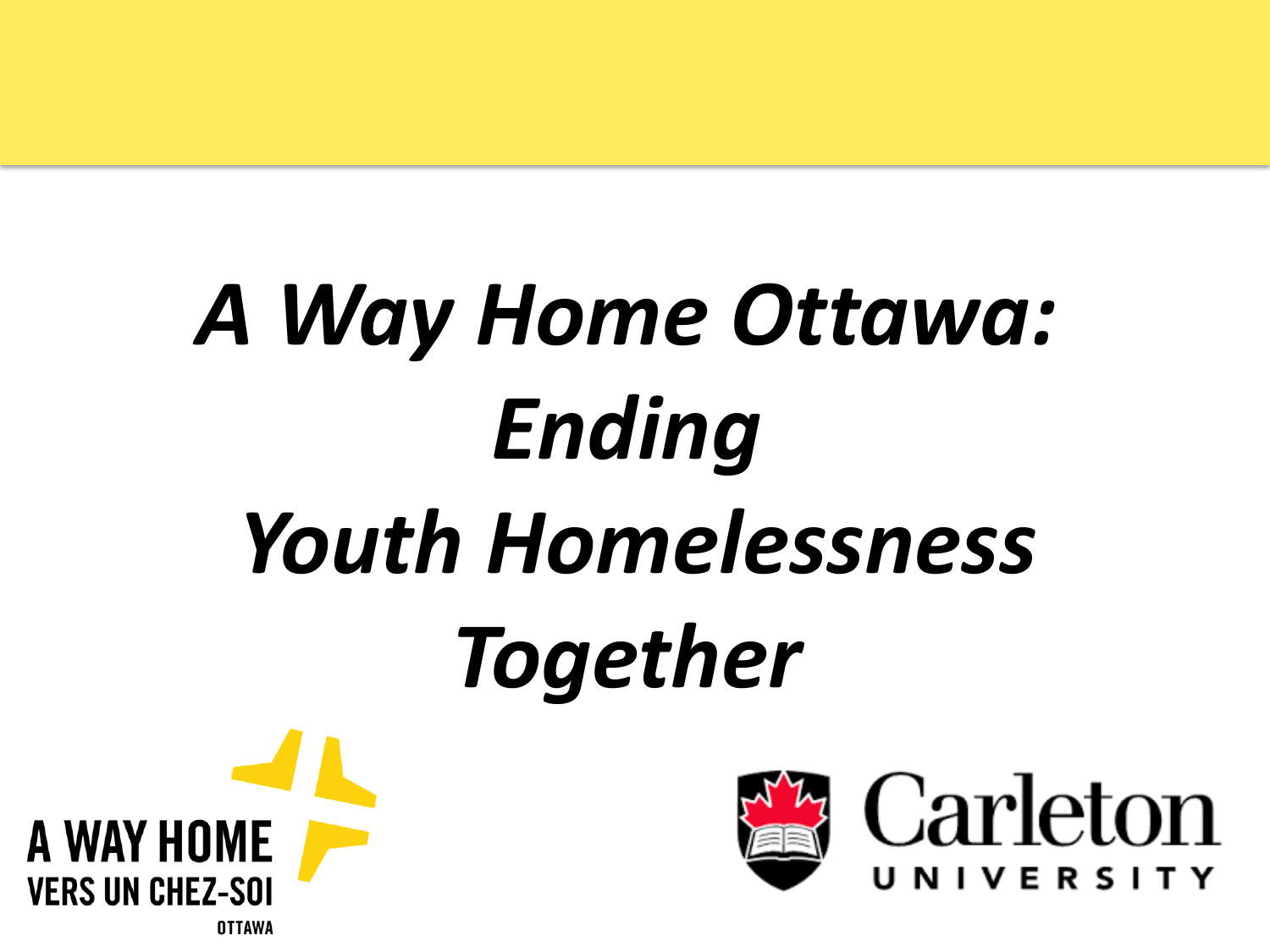#### Who Are We?

A local coalition, creating a **youthdriven** plan to prevent and end youth homelessness through community systems planning.



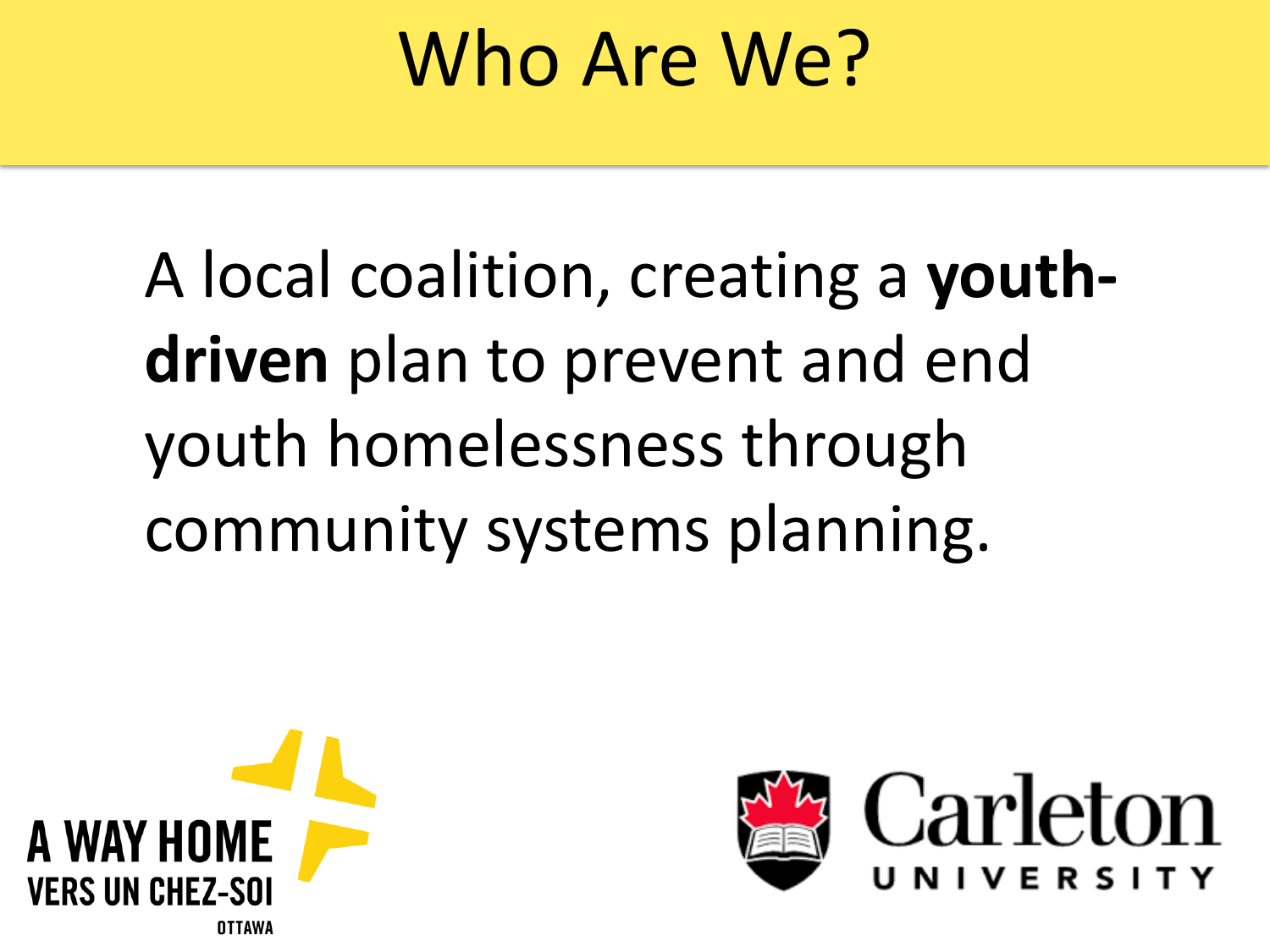#### What Have We Done?

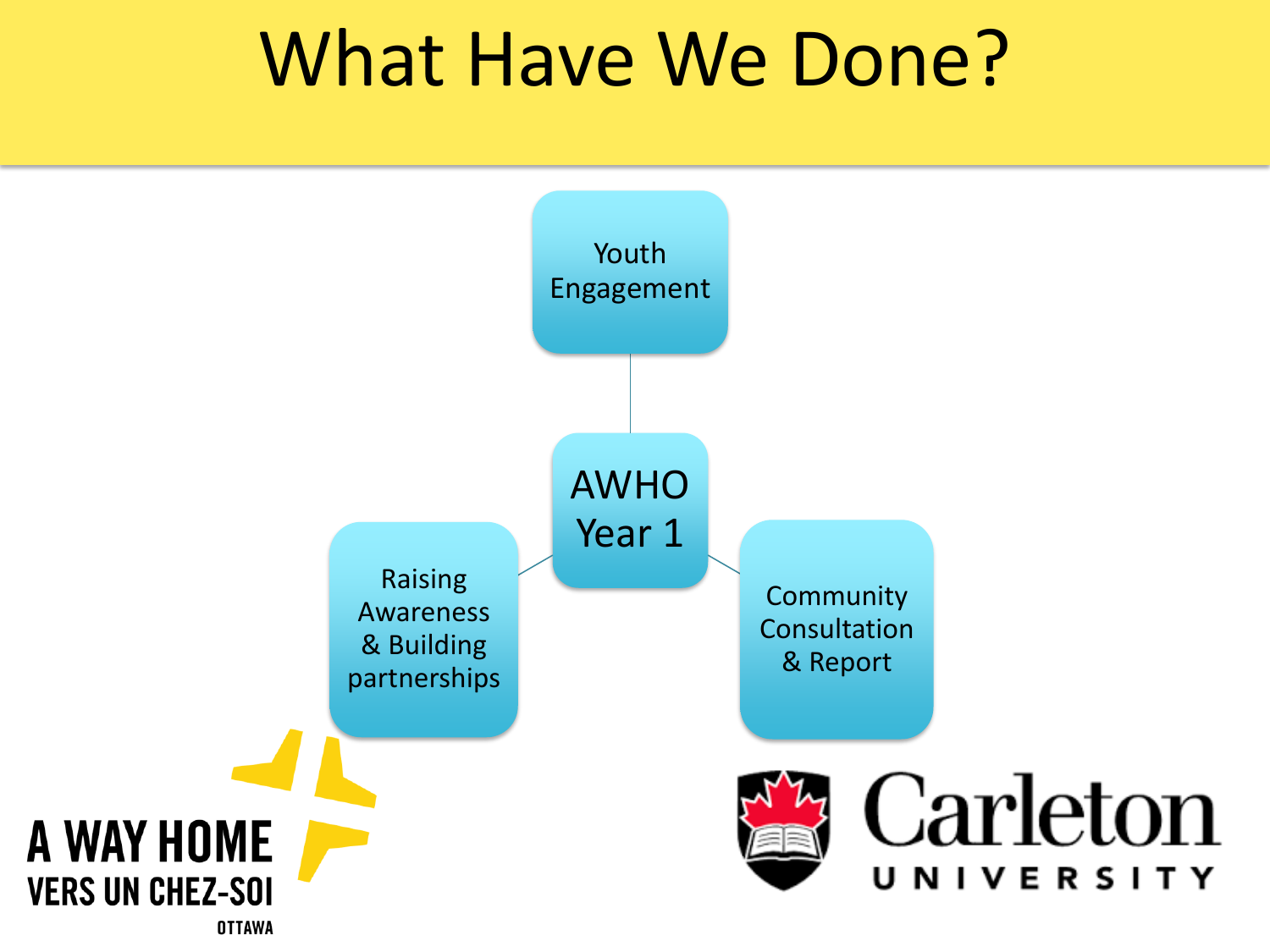# Engaging Youth Effectively

- Outreach, outreach, outreach
- Meaningful leadership comes from intentional hiring process
- Appropriate compensationCarleton A WAY HOME **VERS IIN CHEZ-SI**

**OTTAWA**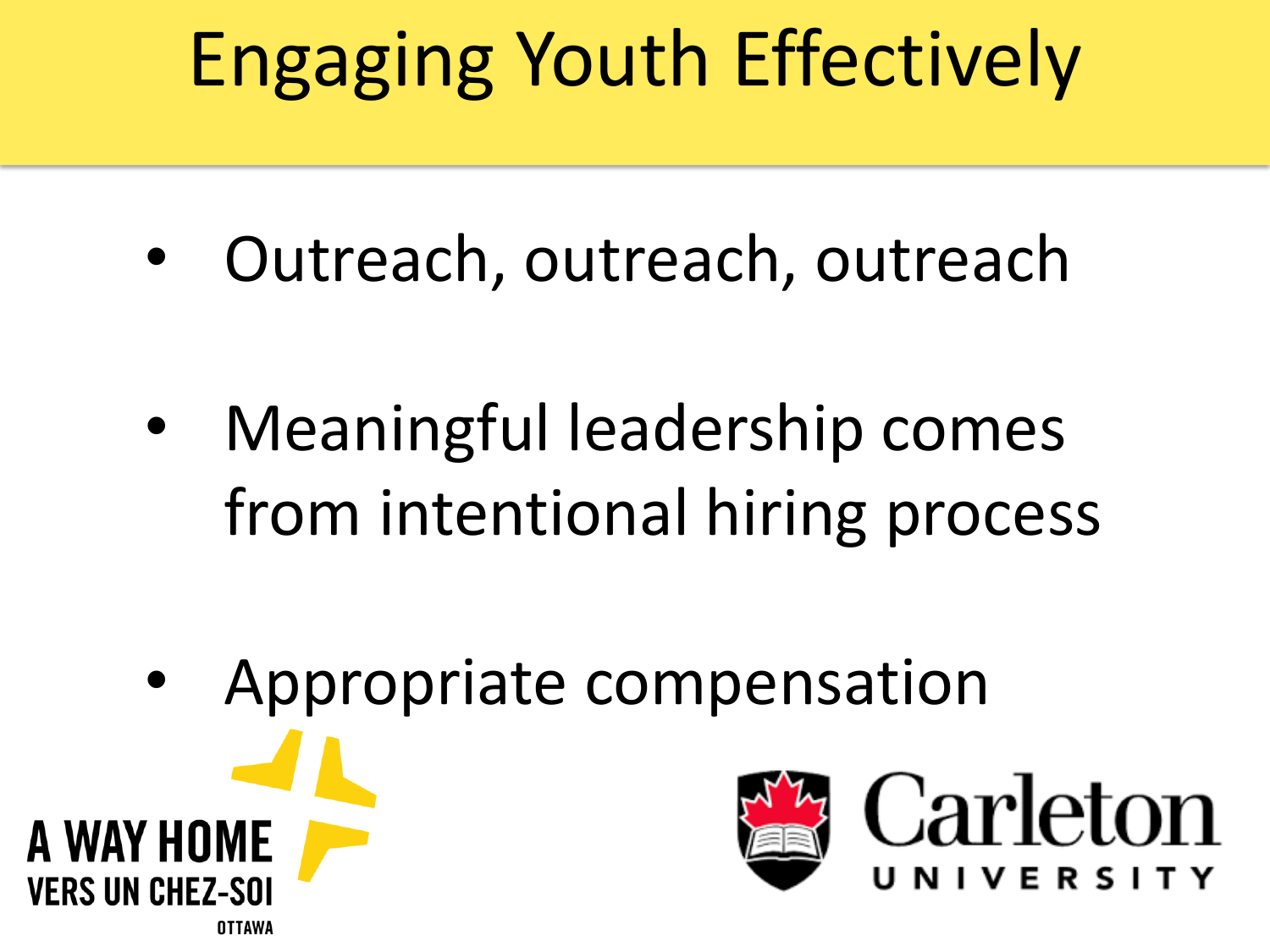#### Peer to Peer Research

- Training Process
- Quality of Research
- On-going Check-Ins



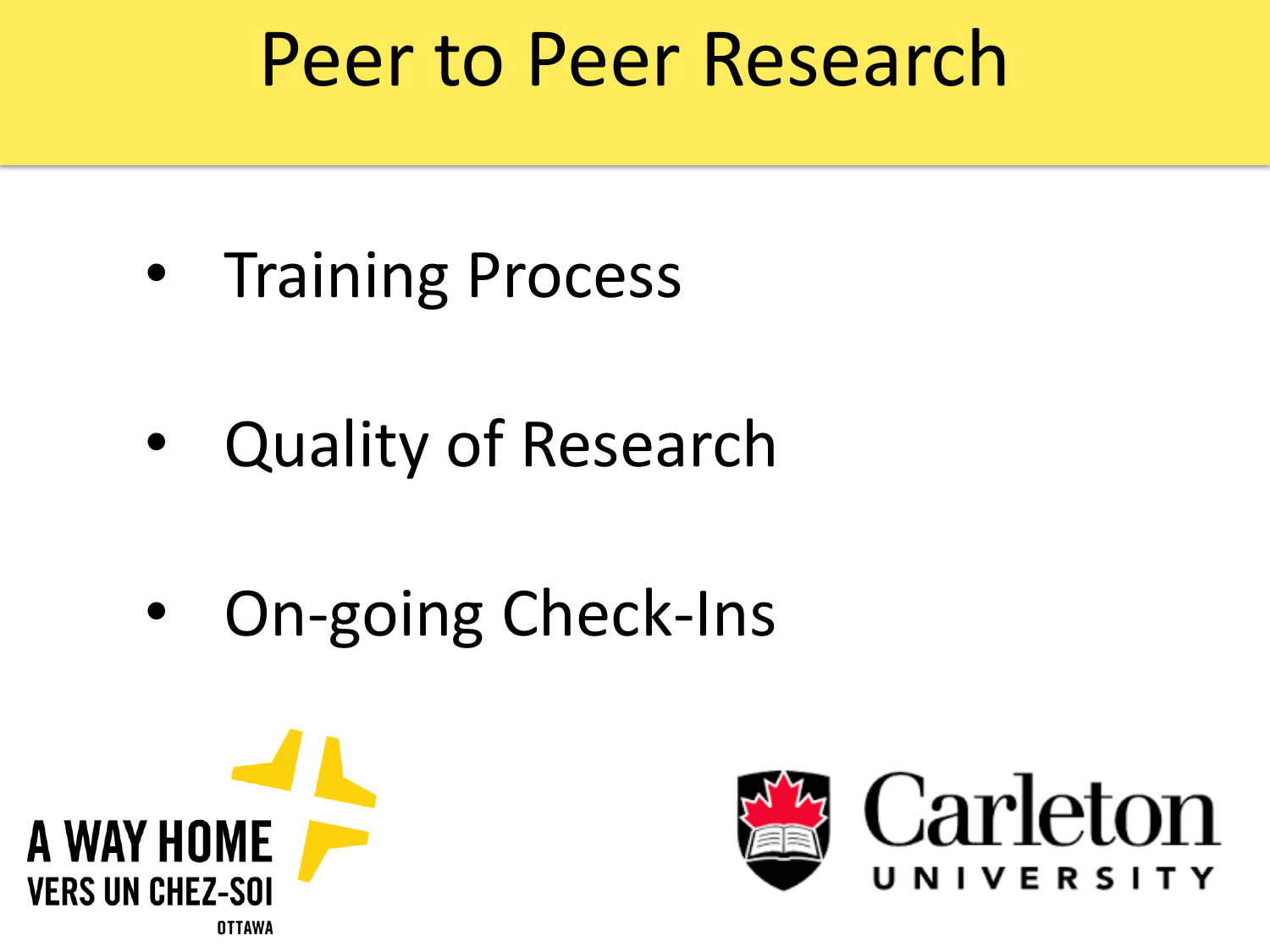# *The Opportunity Project*

Accessible at:

http://homelesshub.ca/resource/opportunityproject-telling-new-story-about-youthhomelessness-ottawa





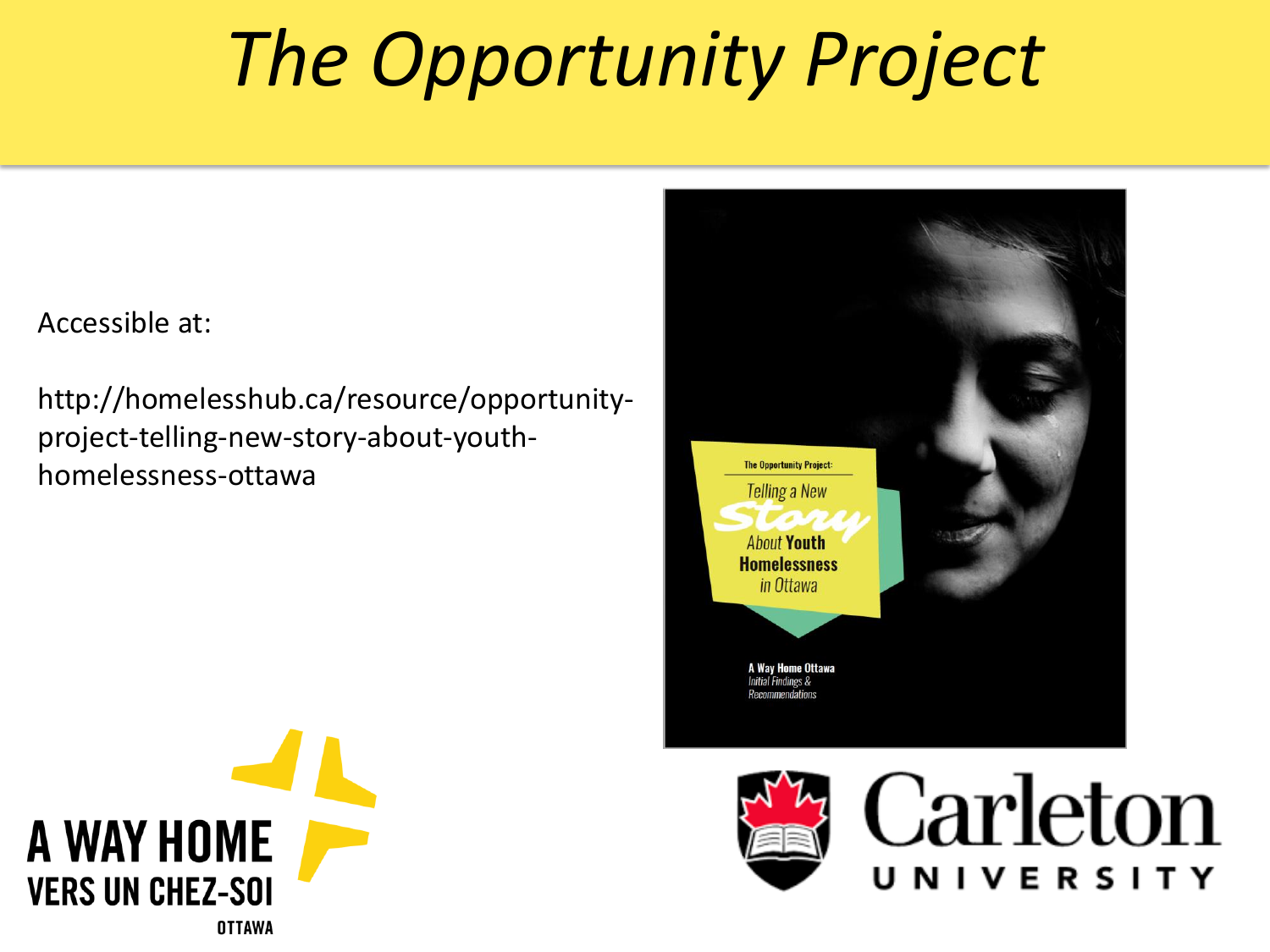## Lessons Learned – Phase 1

- Adjusting the setting/ context
- Flexibility is key!
- Value of having expertise on both ends – people with lived experience and research expertise



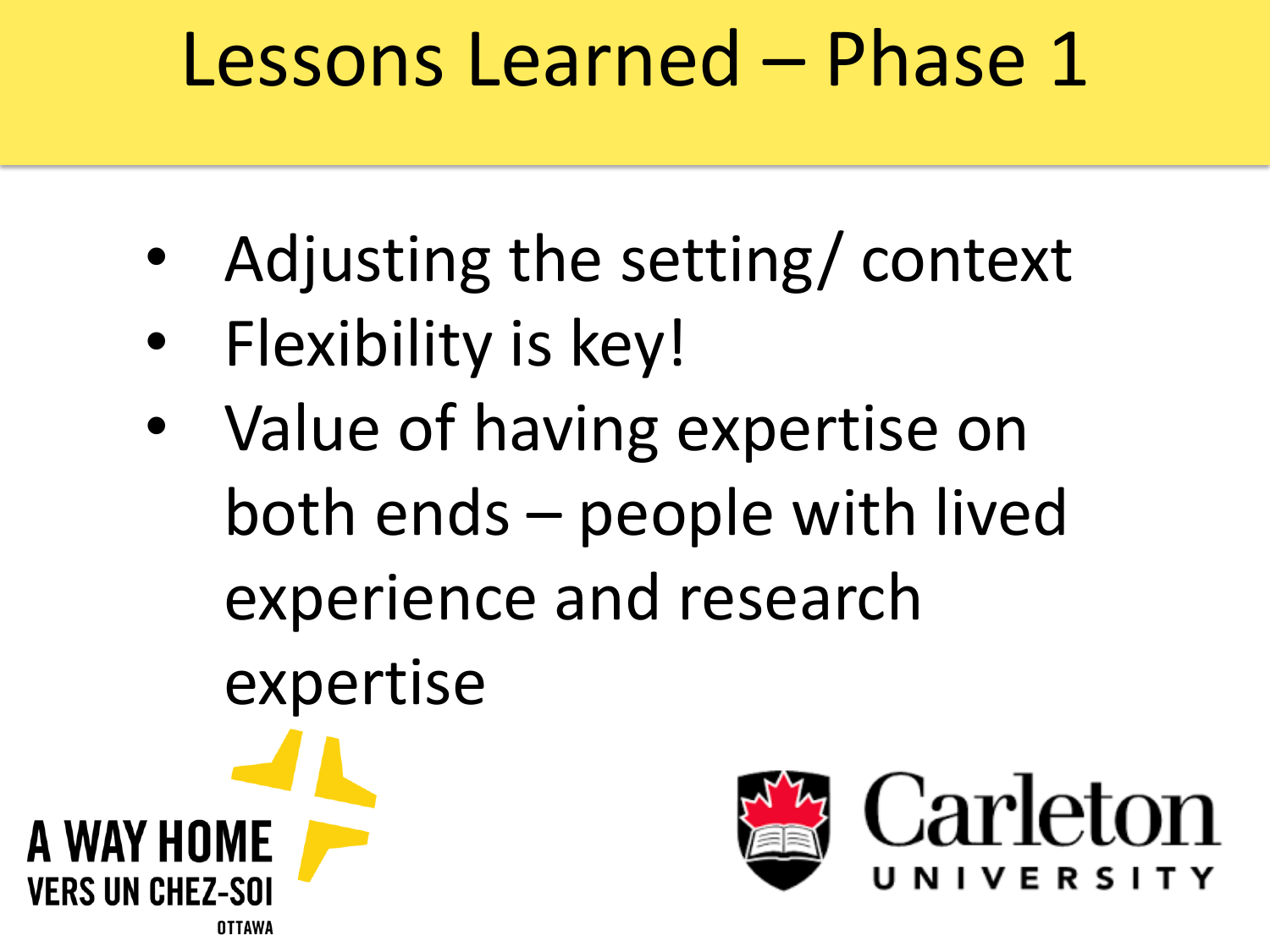## Lessons Learned – Phase 1

Leveraging authority of experts to influence change stemming from research

• Still missing voices of key groups – led to Phase 2



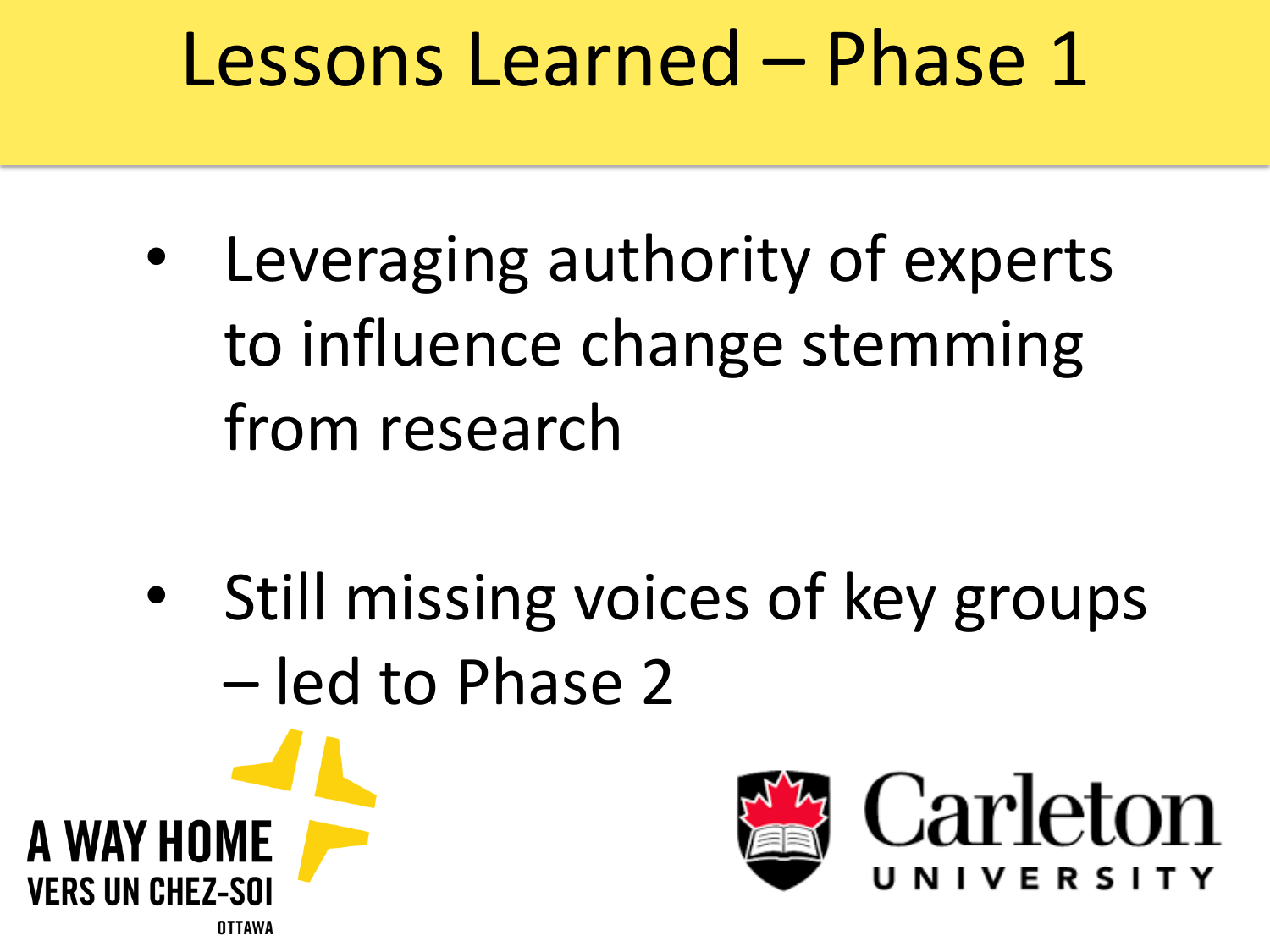#### Phase 2

• Hired 4 Youth Research Liaisons

Reaching out to youth with lived experience who identify as LGBTQ2S, First Nations, Inuit, & Metis, and Newcomer Youth



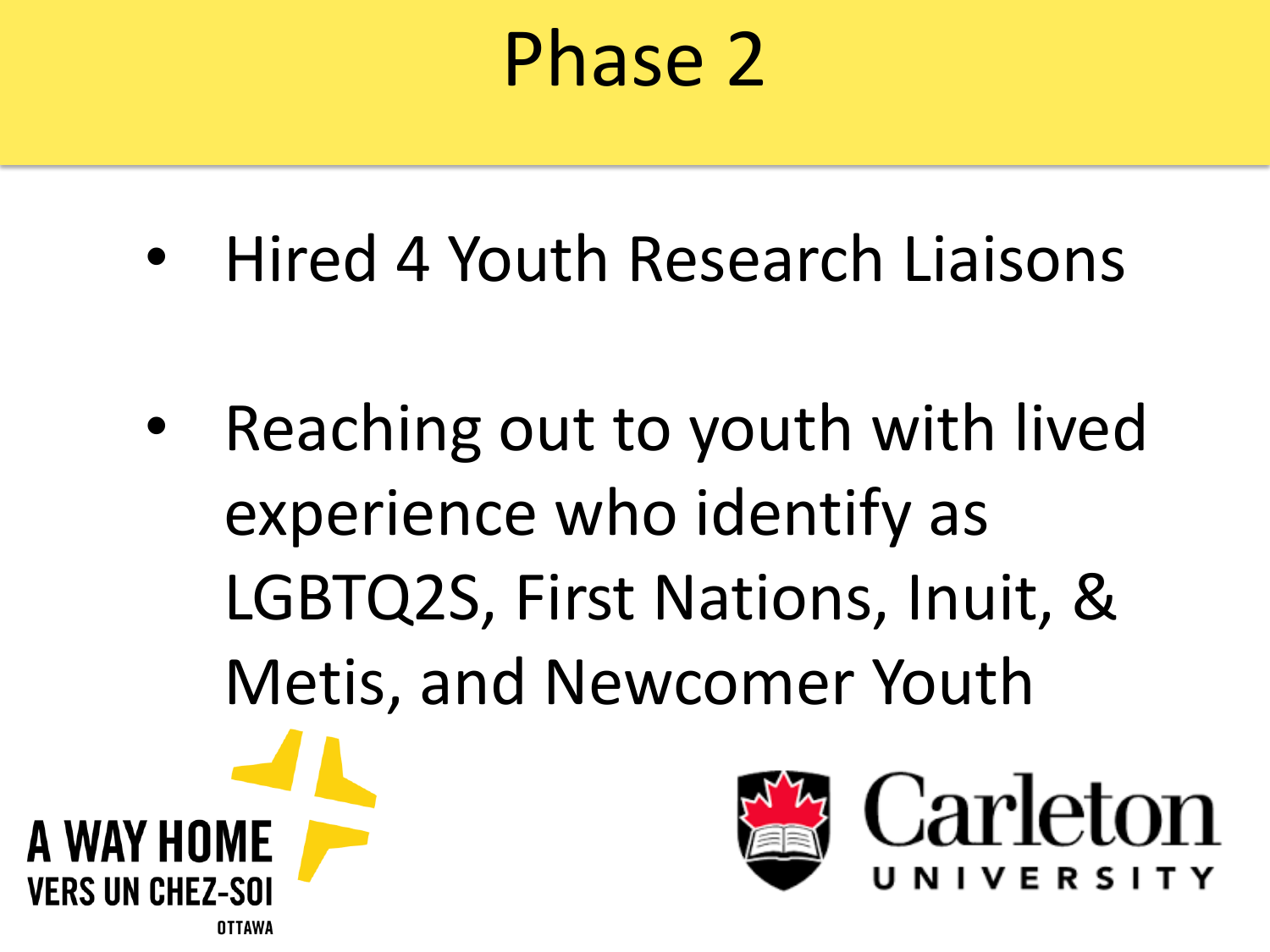## Questions That Came Up

- What is reasonable to ask?
	- Hours
	- Level of intensity
	- Logistics (bank account)
	- Complexity of peer / professional role



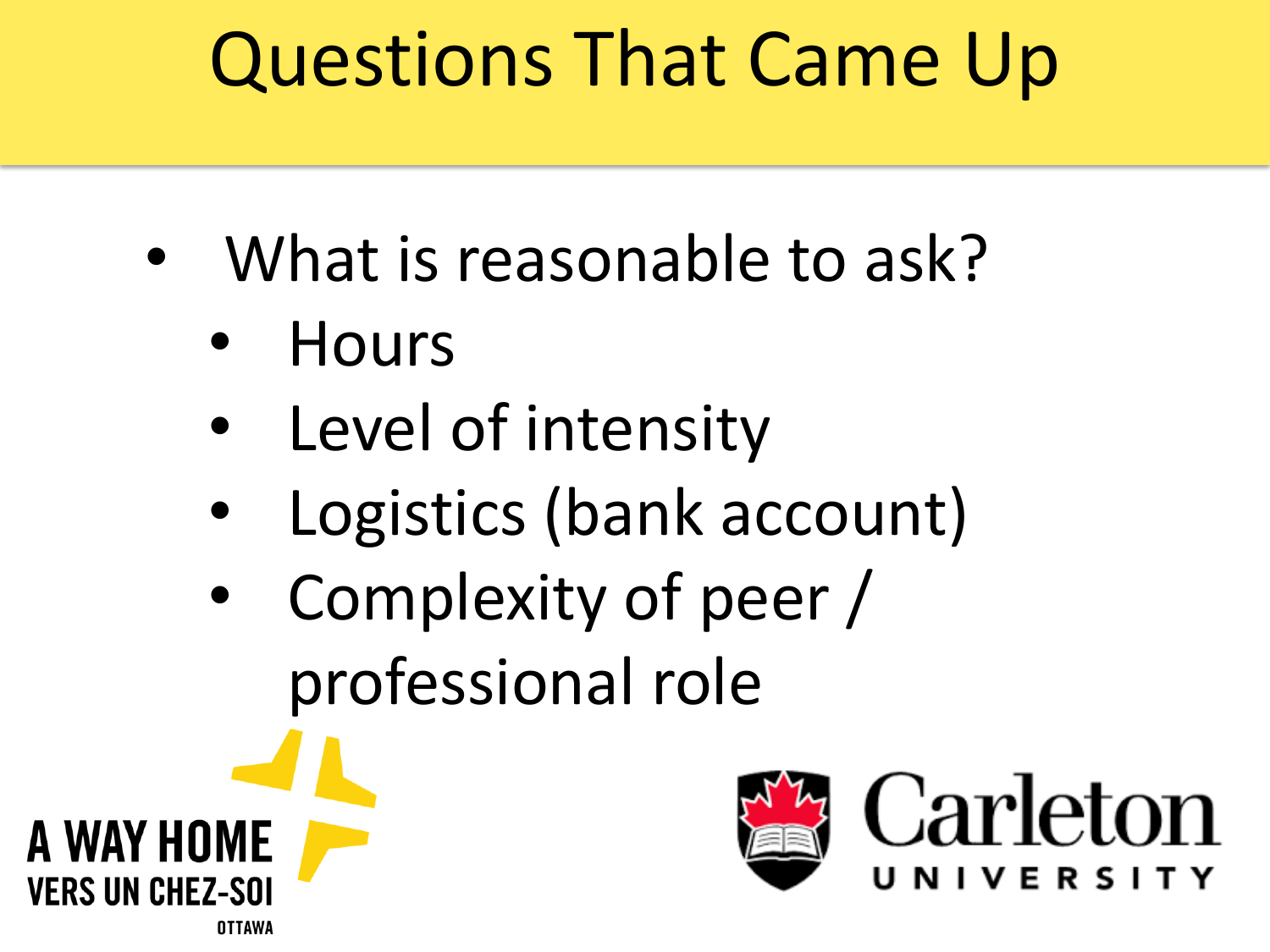# Lessons We're Still Learning

- Grappling with intersectionality
- Taking the risks into account
	- Re-living trauma
	- "Emeshed-ness" of it
	- Intimidation of professional world



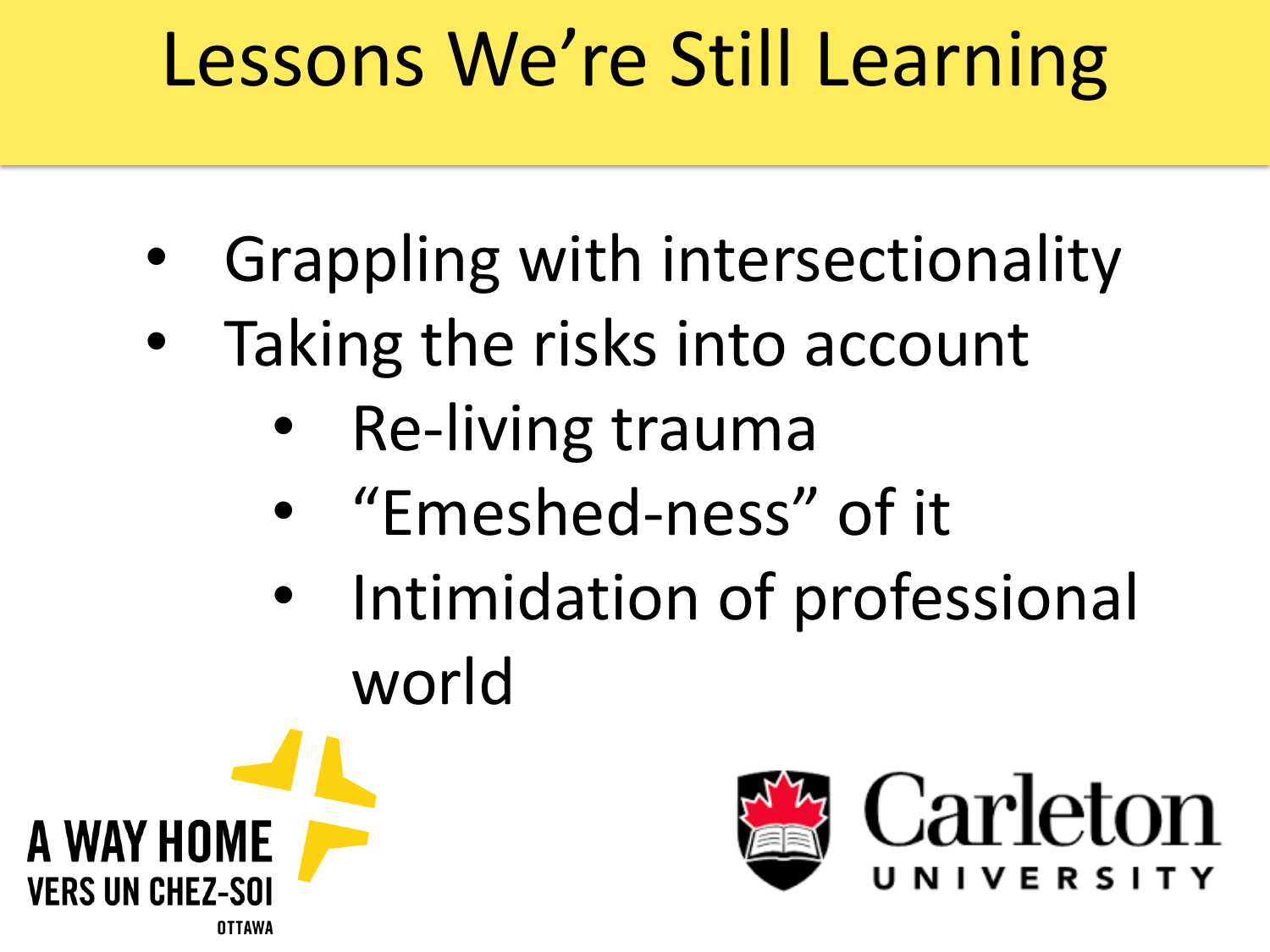## Lessons We're Still Learning

- Recognizing power differences
- Peer Support was key